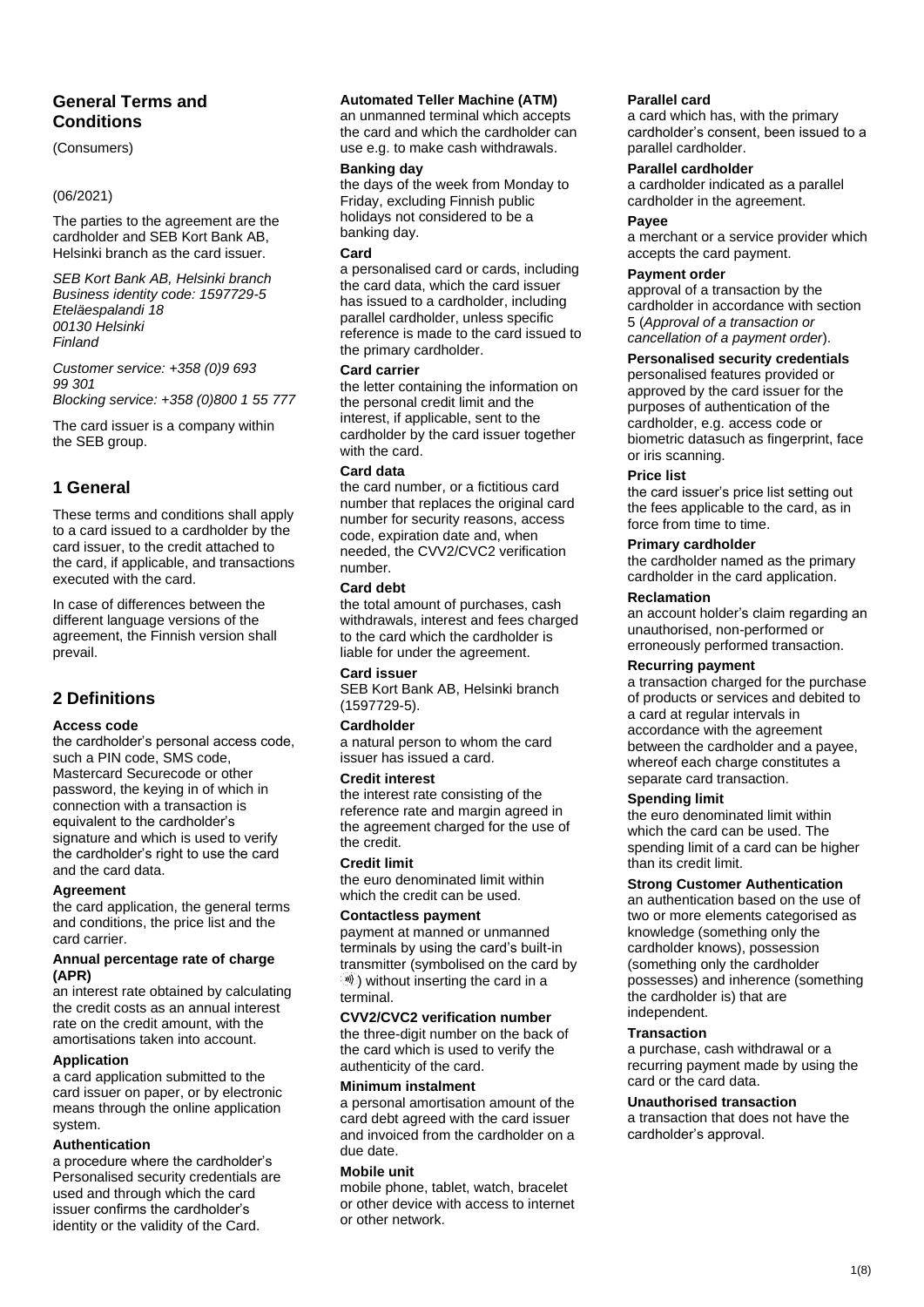## **3 Card application, issuing of a card and validity of a card**

### **3.1 Approving the card application and issuing of a card**

A card may be issued, at the card issuer's discretion and after a separate evaluation, to an individual who is of age, has a regular income, a Finnish identity number, is domiciled in Finland and does not have any registered payment defaults.

By signing an application the applicant warrants that the information submitted in the application and undertakes to comply with the general terms and conditions and the price list, as in force from time to time. The card issuer shall have the right to use the applicant's personal credit information in the card/credit application issuing and surveillance process.

The card issuer shall have the right to reject a card application or an application for attaching a credit limit to the card. The card issuer shall also have the right to determine the credit limit in its discretion. The applicant will be notified of a rejection in writing. The card issuer gives the applicant the reason for the rejection of the application if the rejection results from the applicant's credit information.

The agreement is deemed concluded on the day when the card issuer approves the card application. The card shall remain the property of the card issuer and must, at the card issuer's request, be returned to the card issuer.

## **3.2 Validity of a card**

The validity of a card shall expire by the end of the month and year stated on the front of the card. If the cardholder has complied with the agreement, the card issuer shall send the cardholder a new card before the validity of the card expires.

## **4 Main features of the card**

### **4.1 Use of the card**

The cardholder may use the card as payment for goods or services which the cardholder purchases from a payee in Finland and abroad. The card may also be used for cash withdrawals from ATMs in Finland and abroad.

The cardholder may change the PIN code in an ATM, if such feature is enabled by the ATM, or by contacting the card issuer by phone or in another way.

If permitted by applicable law, the payee shall have the right to charge a fee for payment of goods or services made using the card.

The cardholder may use the card in situations where a physical card is needed. Such situations may include e.g. the use of the card in manned and unmanned terminals, and cash withdrawals from ATMs. The card may also be used in situations where only the card data is requested, such as telephone or online purchases and mail orders.

In order to approve a transaction, the cardholder must provide the information stated in section 5 (*Approval of a transaction or cancellation of a payment order*). If the cardholder orders goods or services from a payee using the card, the cardholder shall be responsible for complying with the payee's terms and conditions applicable to the ordering of such goods or services and the cancellation of an order. The cardholder shall also be responsible for paying the payee compensation in accordance with the terms and conditions of the payee for the goods or services the cardholder has ordered but not collected or used.

The cardholder may use the contactless payment feature and pay smaller amounts without providing the PIN code. The limit for contactless payments can be changed from time to time and may vary depending on the country. The applicable limit is stated on the website. If the transaction exceeds the applicable limit, the cardholder shall authorise it with the PIN code. For security reasons the cardholder may also be asked to authorise the transaction with the PIN code although the limit has not been exceeded.

The card issuer may refuse to approve individual transactions or apply certain limits to the maximum amount of a transaction, including cash withdrawals, determined per individual transaction for security purposes, technical difficulties and equivalent matters, or by reason of, inter alia, the cardholder's previous payment history, consumption level or due to the length of the cardholder's customer relationship. In addition, e.g. ATM operators and other third parties may impose their own limits to the maximum amount of cash withdrawals. Any such limits on transactions may vary from time to time and between different countries. If the aforementioned limits are exceeded, some transactions may not be executed. The cardholder must not circumvent these limits by e.g. dividing the same transaction in several parts.

## **4.2 Prohibited use of the card**

The card and the personalised security credentials are personal and must not be surrendered to another person, nor

may another person use the card. The card and the personalised security credentials are valuable items which, as soon as in receipt of them, should be stored and handled in a safe manner so that no one else can use these or the card data. The card or card data must not e.g. be left unattended in a hotel room, vehicle, bag, coat, pocket or similar place. In public places where the risk of theft can be considered particularly high, the card must be watched carefully at all times. Such environments requiring special vigilance include, amongst others, restaurants, night clubs, stores, waiting rooms, dressing rooms, public transportation, beaches and markets.

If the card data is stored on a mobile unit, such unit must be kept under good control and supervision. The cardholder must assume all reasonable measures to protect the mobile unit. The cardholder shall be aware of security features available and observe special vigilance when entering card data in applications, mobile units and other devices as well as regularly control that the card data is safe.

The use of the card is prohibited if:

- (a) the cardholder has breached the agreement;
- (b) the card debt has not been paid in accordance with Section 11 (*Payment liability and payment of the card debt*)
- (c) the cardholder is insolvent, has sought for debt adjustment or is the object of debt collection measures;
- (d) the card or the card data has been reported lost or stolen;
- (e) the validity of the card has expired; or
- (f) the agreement has been terminated or cancelled.

If the cardholder attempts to use a card which use is prohibited, the payee shall have the right to confiscate the card at the card issuer's request. The reward to be paid to the payee confiscating the card shall be charged to the card in accordance with the price list, if the prohibition on the use of the card is due to the cardholder.

The card or card data may not be used for the purchase of airline tickets for onwards selling.

The card must not be used in violation of any applicable laws.

### **4.3 Card features and additional services**

The card issuer shall have the right to amend and develop the card features and additional services, such as contactless payment feature, lounge access at airports and insurances. The cardholder understands and accepts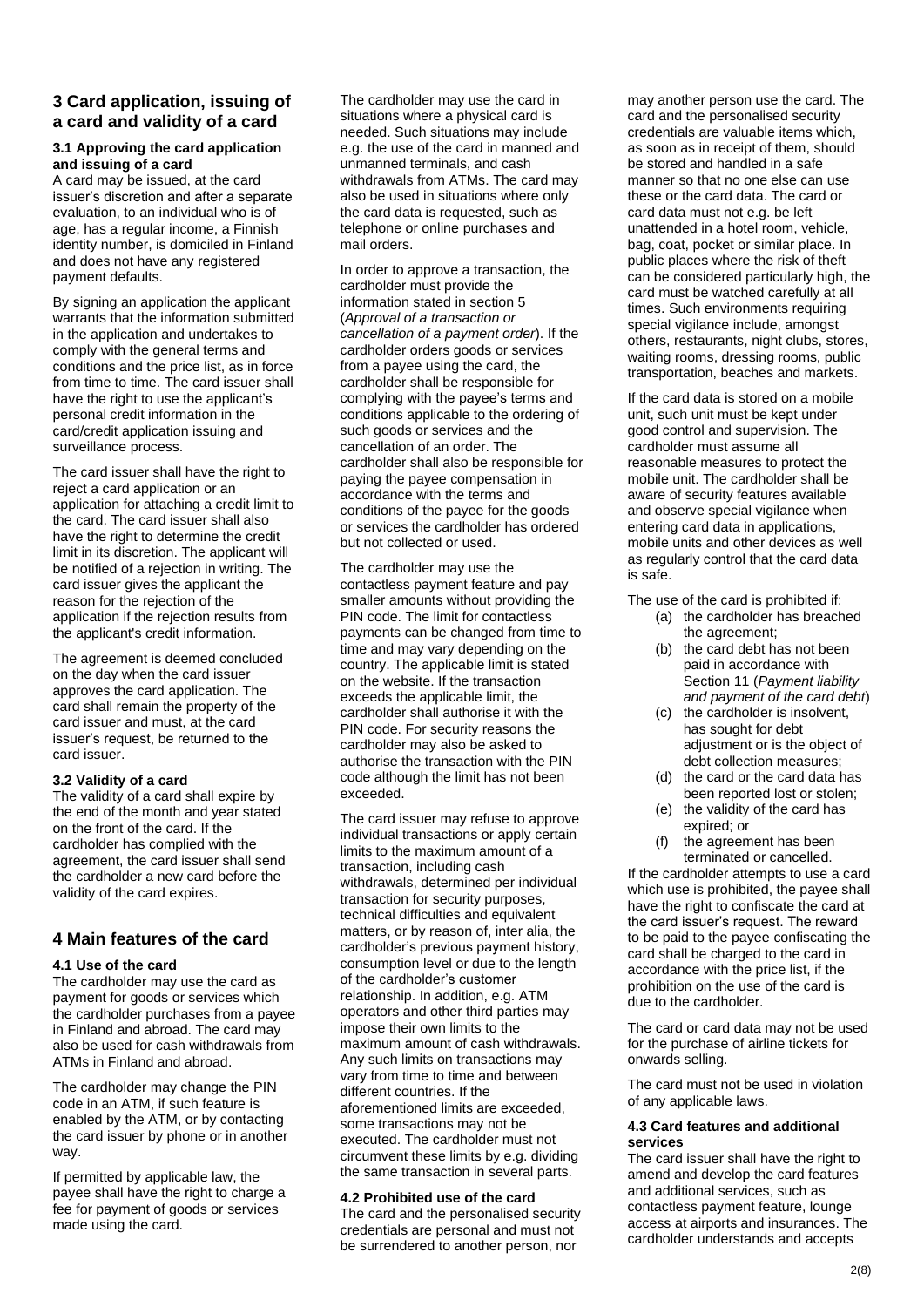that services, places of use and other such matters related to the card may be expanded, reduced or otherwise changed during the agreement period in accordance with the general terms and conditions. The card issuer shall have the right to charge for the use of any card features and additional services in accordance with the price list.

The cardholder shall have the right to make use of services enabling account information service providers' access to account information. The card issuer can refuse such access to account information in case of suspected fraud or unauthorised access. The cardholder will be informed about the denied access and reasons therefore as soon as possible, unless providing of such information would break the law or for security reasons.

### **4.4 Reward programs**

If the card issuer has partnership agreement with a service provider which is in charge of the reward program, and exclusively defines the membership terms and conditions of such program, the said service provider shall be responsible for any points (bonus points) accrued to the cardholder.

### **4.5 Use of card in mobile units**

If the card data is entered into and stored in an application or on a mobile unit these terms and conditions shall apply.

## **5 Approval of a transaction or cancellation of a payment order**

The cardholder undertakes to pay the debt incurred from transactions to the card issuer by accepting the transaction charged to the card by:

- (a) signing a sales receipt;
- (b) using the card together with the access code;
- (c) using the card or card data on the Internet;
- (d) using the card at payment terminals or automated payment devices that do not require an access code;
- (e) using the card or card data in mail or telephone orders without the access code;
- (f) using the card's contactless payment feature; or
- (g) using the card and/or card data at car rental companies or hotels that are, according to standard practice, entitled to charge a card retroactively and without the cardholder's signature for any reasonable uncharged fuel, telephone,

minibar and meal costs and any other costs incurred by the cardholder, and costs related to uncancelled hotel reservations.

When a payment transaction is initiated and the exact amount is not known at the moment when the cardholder accepts the transaction, the card issuer may only block funds on the account if the cardholder has given his/her consent to the exact amount of the funds to be blocked.

When requested, the cardholder must provide proof of his or her identity in order to approve a transaction being charged to the card. The cardholder understands and accepts that the payee shall have the right to refuse the approval of a transaction in case the cardholder refuses to confirm his or her identity upon request.

A payment order cannot be cancelled after the cardholder has approved the transaction. However, if the cardholder and the card issuer reach an agreement on cancelling the transaction after that point in time, the card issuer shall have the right to charge the cardholder for expenses incurred by the cancellation of the transaction.

The cardholder may conclude an agreement on recurring payments with payee. The cardholder accepts the first payment to be debited on the Internet, at a payment terminal or in some other manner in accordance with the general terms and conditions. After the first payment, recurring payments are debited to the account automatically in accordance with the agreement between the cardholder and the payee. The amount can be fixed or variable on the basis of the used services. The cardholder is liable to check that the amount debited for a recurring payment is correct. When the cardholder wants to terminate the service, he or she must contact the payee.

# **6 Receipt and execution time of a payment order**

When the payee has received a payment order from the cardholder for a transaction, the payment order is transferred to the card issuer within a period of time determined in the agreement made between the payee and its account bank or other processer of the payment order (acquirer). If the payment order is received by the card issuer on a day which is not a banking day, the payment order will be deemed to be received on the following banking day.

Once the card issuer has received the payment order from the acquirer, the card issuer must charge the amount of the transaction to the card no later than on the banking day following receipt of the payment order.

# **7 Responsibility for executing transactions**

If the cardholder has approved a transaction in a manner described in section 5 (*Approval of a transaction or cancellation of a payment order*) and if the card issuer has received the payment order in accordance with section 6 (*Receipt and execution time of a payment order*), and any other terms and conditions of the agreement are met, the card issuer shall be responsible for charging the amount of the transaction to the card and crediting the amount of the transaction to the payee.

The card issuer's obligation to execute a transaction shall start when the card issuer receives the necessary information on the transaction from the payee and ends when the card issuer has credited the amount of the transaction to the payee.

If the transaction has not been executed or it has been executed erroneously, the card issuer must refund the amount of the transaction, including any fees and interest, to the cardholder without unnecessary delay. However, the card issuer shall not be obligated to refund the amount of the transaction if the non-execution or erroneous execution of the transaction is due to the payee or the card data provided by the cardholder is incorrect.

The card issuer shall, at the cardholder's request, launch measures to trace the transaction and inform the cardholder of the results. In that case, the card issuer shall have the right to charge the cardholder for expenses that the card issuer must, due to the transaction tracing, pay to a payee which participated in the tracing of the transaction if the transaction was executed outside the European Economic Area (EEA), or if the transaction was executed in a currency other than euro or currency used in a member state of the European Economic Area. In addition, the card issuer shall have the right to charge the cardholder for all tracing expenses if the unauthorised, non-executed or erroneously executed transaction was due to erroneous or insufficient information provided by the cardholder.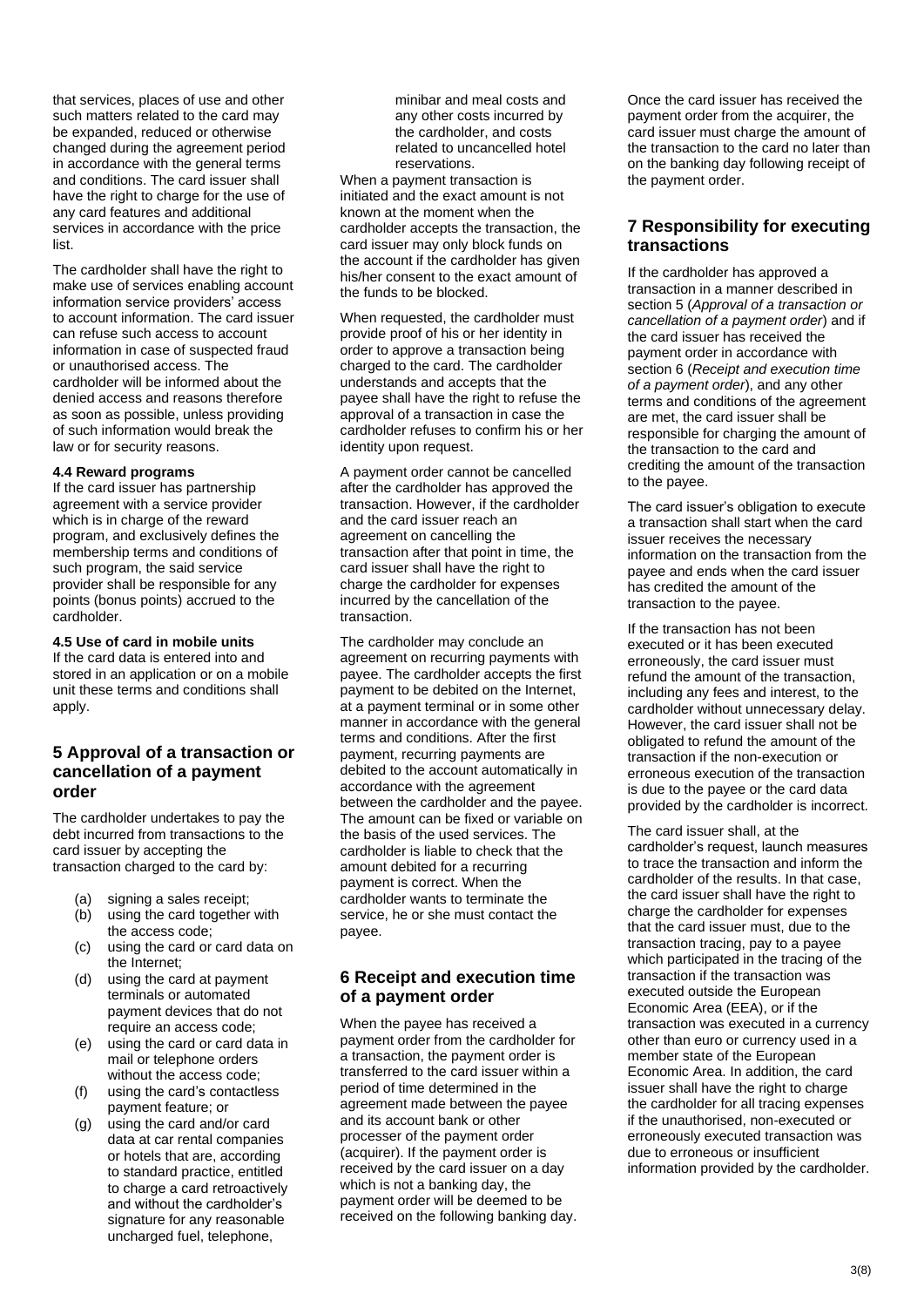# **8 Statement and other information on transactions**

The card issuer sends a monthly statement/invoice with information about executed transactions, applicable fees, outstanding card debt, payment due date, payment instructions and any other important information relating to the use of the card or payment of the card debt. The statement will be sent to the invoicing address the cardholder has provided to the card issuer. The card issuer reserves the right to charge a paper invoice fee.

The invoice contains also the minimum instalment. Such instalment contains the amortization of the credit, the interest and possible fees. Remarks to the invoice must be made as soon as possible, however, at the latest before the payment due date. It is advisable to keep the receipts for the purpose of checking statements/invoices.

## **9 Fees**

### **9.1 Annual/monthly card fees and other fees**

An annual fee or a monthly fee shall be charged to the card. The annual or monthly fee shall be paid in advance. The first annual or monthly fee is charged in connection with the first invoice and subsequently annually, or in the case of monthly fees, each month when the cardholder has accrued card debt and a statement/invoice is sent to the cardholder. The card issuer shall have the right to charge the annual or monthly fees and other fees in accordance with the price list.

### **9.2 Default interest**

The cardholder undertakes to pay the invoiced instalment to the card issuer by the due date. If payment of the instalment is delayed, the cardholder shall be liable to pay an annual default interest on the delayed amount from the due date until the payment date.

The default interest rate is 7 percentage points higher than the reference rate specified in the Interest Act. The default interest is, however, always at least equal to the credit interest the card issuer charges for the credit.

If the credit interest charged by the card issuer before the maturing of the card debt is higher than the abovementioned default interest pursuant to the Interest Act, the card issuer is entitled to charge this interest as default interest for a maximum of 180 days from the date the card debt has fallen due in total, but no longer than up to the judgment regarding the card

debt passed by a court of law. After this, default interest pursuant to the Interest Act will be charged.

#### **9.3 Purchases and withdrawals in a foreign currency**

Transactions in another currency shall be converted into euro at the exchange rate applied by the card issuer. The exchange rate shall consist of an exchange rate which the card issuer receives from Mastercard, applicable on the date when the purchase is made or the date on which the transaction reaches the card issuer, in addition to a currency exchange supplement as specified in the Price Appendix (please see the section below). The account holder shall be liable for any currency risk during the period from the purchase or cash withdrawal until the transaction is received by the card issuer in case the exchange rate on the date on which the transaction reaches the card issuer applies. This shall also apply to purchases and cash withdrawals in Finland in a currency other than euro.

In order to facilitate a comparison of different companies' currency exchange charges for EEA currencies within the EEA, the card issuer also daily presents the card issuer's currency exchange charges in relation to the European Central Bank's (ECB) reference exchange rates. This information can be found e.g. on the website. Information for a given transaction is also provided in accordance with the paragraph below.

If the cardholder makes a purchase or withdrawal in an EEA currency other than euro, the card issuer sends information about currency exchange charges in an electronic message to the cardholder, e.g. by push notification, sms or in another way in accordance with Section 17 (*Information exchange and notifications*). Electronic messages are sent at the first transaction in the relevant EEA currency and thereafter at least once a month. The cardholder can choose, in the manner stated in the app or on the website, that the card issuer shall no longer send such electronic messages.

With regard to transactions that have been made in another currency, the cardholder may be given the opportunity to authorise the transaction with a merchant or an ATM in euro. In such a situation, the account holder shall be aware that the amount authorised in euro is the amount that will be posted on the account, and that the card issuer has no knowledge of and shall not be liable for the conversion that is performed into euro

and that the exchange rate that is applied may not be the same as that which the card issuer would apply to the same transaction.

### **9.4 Credit interest**

Purchases and cash withdrawals made with the card, are interest-free until the due date following the invoicing date, after which a credit interest shall be calculated for the remaining unpaid credit in accordance with the agreement.

The cardholder shall be liable to pay an annual interest accrued on the credit in use and determined annually on the interest revision dates. The credit interest shall consist of the reference rate and the margin agreed in the agreement however so the credit interest shall never be less than the margin.

The interest is calculated according to actual interest days using 365 as the divisor.

The reference interest rate used is 3 month's euribor which is published at suomenpankki.fi. The credit interest remains unchanged during an interest rate determination period. The length of the interest rate determination period becomes evident from the name of the reference interest rate applied. The value of the reference interest rate is revised on the annual interest revision dates, that are the first (1st) banking day of March, June, September and December. If the value of the reference interest rate changes, the credit interest changes accordingly.

The amendments to the interest shall be applied immediately on the interest revision dates without a prior notice. The new interest rate will be applied from the next invoice onwards. The cardholder is notified of the interest rate of an interest rate determination period afterwards in the invoice/statement. In case the agreement enters into force in between the interest revision dates, the interest in accordance with the previous interest revision date shall be applied to the agreement.

If quotation of the reference interest rate ceases or is discontinued, the reference rate applied to the credit will be based on the statute issued on the new reference rate, or on a decision or instruction of the authorities. If no statute, official decision or instruction is issued on the new reference interest rate, and no agreement is reached with the cardholder about a new reference rate, the card issuer will set the new reference rate after consulting the authorities supervising finance companies.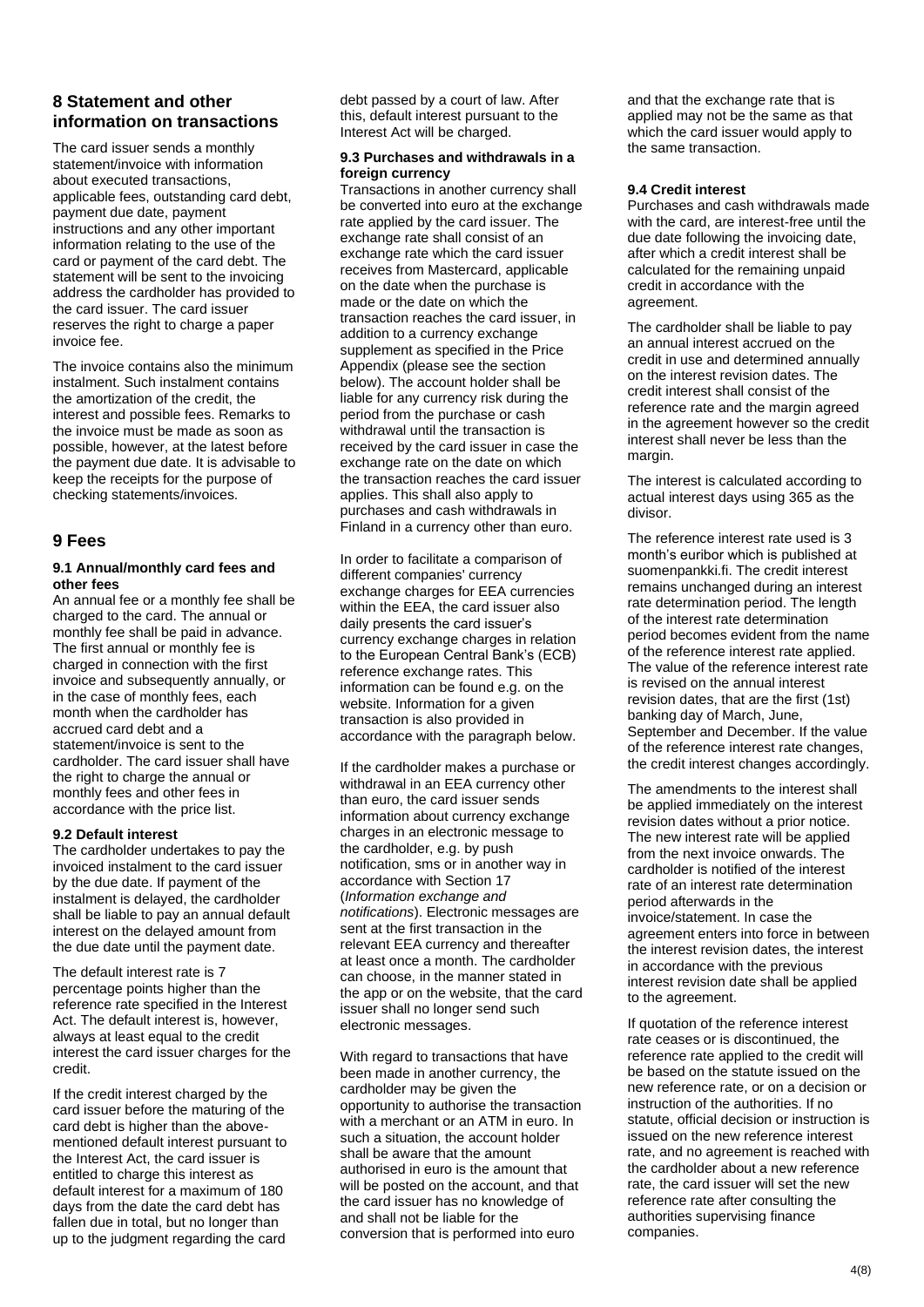## **9.5 Annual percentage rate of charge (APR)**

The cardholder's own annual percentage rate of charge (APR) is informed on the card carrier. The APR is calculated on or about the signing date of the agreement assuming that the credit period is one (1) year, the credit is in use in full, the credit interest, and other credit charges and fees remain unchanged during the entire credit period and the credit is repaid monthly in 12 equal instalments.

## **9.6 Cash withdrawals**

Cash withdrawals are subject to a fee in accordance with the price list. In addition, the ATM operator or other cash withdrawal service provider may charge a fee in accordance with its own price list.

# **10 Responsibility for the card and notifications concerning a card**

**10.1 Responsibility for the card** It is the obligation of the cardholder to:

- (a) sign the space reserved for signature on the card and destroy any old card by cutting the chip in half after receiving a new card;
- (b) immediately destroy a sheet or an electronic message containing the access code or other card data after reading the access code or other card data;
- (c) ensure that any access code chosen by the cardholder is not the cardholder's identity number, card number, phone number or equivalent;
- (d) not disclose the access code, the personalised security credentials or other card data to others;
- (e) note the access code or other card data only in a way that does not permit anyone to know that it is a access code or other card data;
- (f) ensure that the access code is not noted on the card and that the access code is not stored in the same place as the card;
- (g) comply with the agreement or any other information and notifications pertaining to the agreement which the card issuer has provided the cardholder in accordance with section 17 (*Information exchange and notifications*); and
- (h) destroy the card immediately by cutting the chip in half after the agreement is terminated or cancelled in accordance

with section 19 (*Validity, termination and cancellation of the agreement*).

### **10.2 Notification of a lost card and other notifications concerning misuse of a card**

The cardholder must without undue delay notify the card issuer of a card, access code or other card data being lost, a third party having gained possession of any of them or unauthorised use having taken place. Such notice can be made by phone 24 hours a day. The calls may be recorded. If the card has been lost or there is a risk of an unauthorized use, the cardholder must immediately inform the police as well.

# **11 Payment liability and payment of the card debt**

**11.1 Liability for the card debt** The cardholder undertakes to pay to the card issuer the debt incurred on the card.

The primary cardholder is liable to pay the card debt based on the use of the primary cardholder's use of the card issued to the primary cardholder in accordance with section 11.2 (*Payment of the card debt*).

A parallel cardholder is liable to pay the card debt based on the parallel cardholder's use of the parallel card jointly and severally with the primary cardholder in accordance with section 11.2 (*Payment of the card deb*t).

## **11.2 Payment of the card debt**

The card debt must be paid to the card issuer's account in accordance with the minimum instalment set out in the statement/invoice at the latest on the due date. If the due date is not a banking day, the payment date shall transfer to the next banking day. The reference information specified in the invoice must be used in connection with the payment of the card debt. The transactions exceeding the credit limit will be debited in full in addition to the minimum instalment.

The cardholder has the right immediately and without a prepayment penalty to prepay his or her card debt in full or in part in accordance with the minimum instalment set out in the invoice.

If the cardholder has paid more that the card debt, the cardholder shall, on the card issuer's request, provide an explanation on the surplus payment. The card issuer shall also have the right to return such surplus amount to the cardholder.

The card debt is reduced only by making payments to the card issuer.

Any payment arrangement made by the cardholder with a payee or other party does not affect the card debt.

## **12 Liability for unauthorised transactions**

### **12.1 Cardholder's liability for unauthorised use of card**

The cardholder shall be liable for the use of a lost card, or a card in the possession of an unauthorised third party, or for other unauthorised use of the card only if the unauthorised use results from the cardholder or someone else in possession of the card:

- a) surrendering the card or the access code to an unauthorised person;
- b) neglecting to comply with the obligations regarding the use of the card or the access code provided in section 4.2 (*Prohibited use of the card*) and section 10.1 (*Responsibility for the card*); or
- c) neglecting to inform the card issuer, without delay, if the card or access code is lost, a third party has gained possession of the card or access code without permission, or unauthorised use of the card or access code has taken place.

The cardholder's liability for unauthorised use of the card with regards to points b) or c) above shall not exceed fifty (50) euro. This limitation shall not apply if the cardholder or someone else in possession of the card has acted with intent or gross negligence.

However, the cardholder shall not be liable for unauthorised use of the card or access code if:

- (i) the unauthorised use of the card or access code takes place after the card issuer has received a notification of the loss of the card or access code, a third party gaining possession of the card or access code without permission, or unauthorised use of the card or access code;
- (ii) the card issuer has neglected its obligation to ensure that the cardholder can make the notification referred to in section (i) above at any time;
- (iii) a payee fails to appropriately verify that the payer using the card has the right to use the card or access code; or;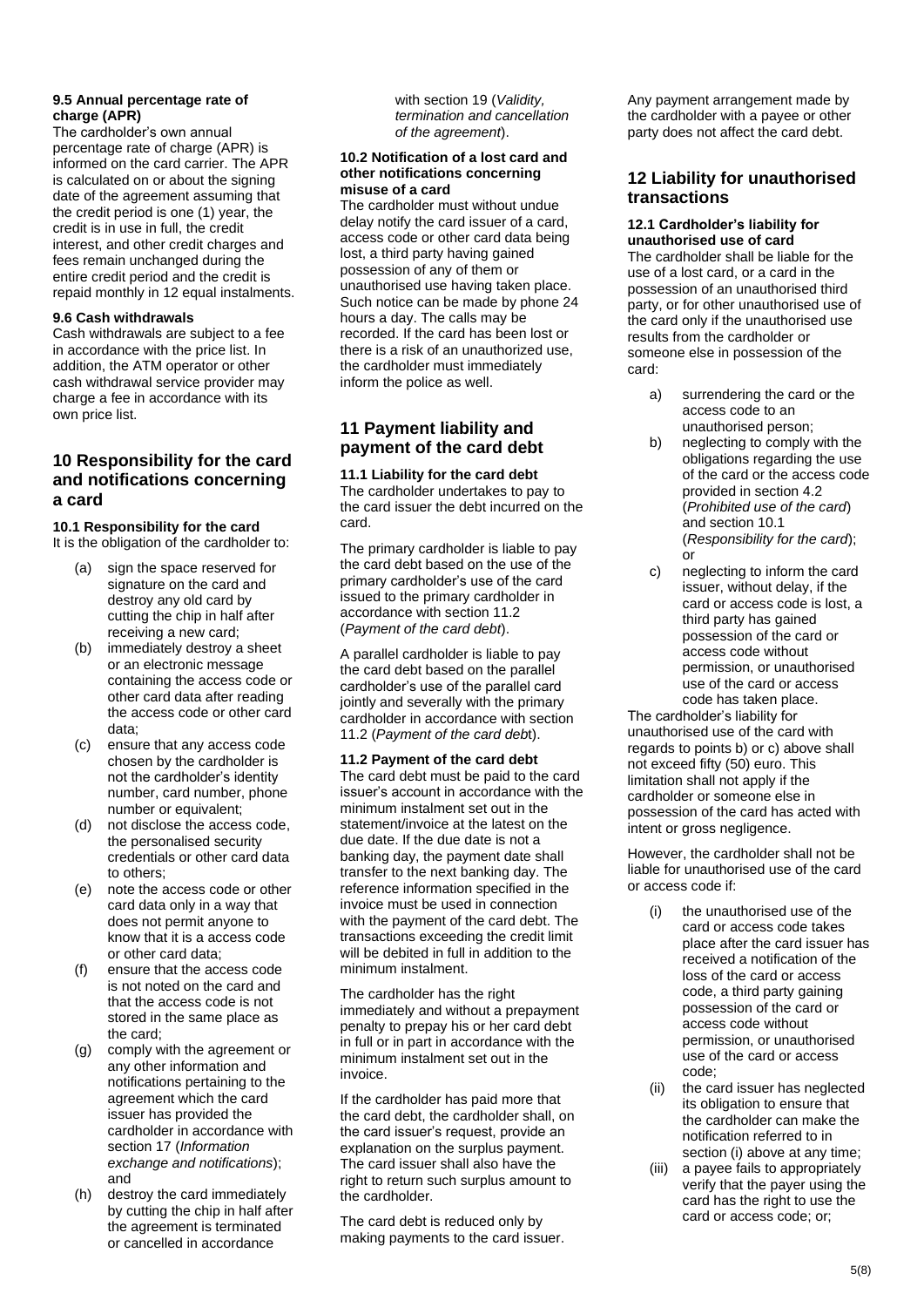(iv) if the card issuer has not required strong costumer authentication of the payer.

However, sections (i)-(iv) above do not limit the cardholder's liability if the cardholder has deliberately made a fraudulent notification or otherwise acted fraudulently.

Regardless of the cardholder's negligence, the cardholder shall be responsible for the entire amount of any unauthorised transaction if the cardholder neglects his or her obligation to immediately inform the card issuer of such unauthorised transaction in writing as set out in section 14 (*Reclamations*) once the cardholder became aware of the unauthorised transaction and not later than within thirteen (13) months after the transaction was invoiced.

#### **12.2 Card issuer's liability for unauthorised transactions**

If the cardholder is not liable for unauthorised transactions in accordance with section 12.1 (*Cardholder's liability for unauthorised use of card*), the card issuer shall immediately refund the amount of such unauthorised transaction, unless the card issuer has reasonable grounds for suspecting intended incorrect notice or such other fraudulent procedure and communicates this and the grounds to the Finnish Financial Supervisory Authority (Finanssivalvonta) in writing. Where applicable, the card issuer shall restore the account to the state in which it would have heen had the unauthorised transaction had not taken place. The card issuer reserves the right to debit the account again if it is later established that the cardholder is liable for the amount in whole or part.

# **13 Card issuer's right to prevent the use of a card**

**13.1 Right to stop the use of a card** The card issuer shall have the right to stop the use of a card if:

- (a) the security of using the card is jeopardized due to e.g. technical reasons;
- (b) it is suspected that the card has been or is being used in a prohibited or fraudulent manner; or
- (c) the risk of the cardholder failing to fulfil his or her payment liability in accordance with section 11 (*Payment liability and payment of the card debt*) is significantly increased.

Situations referred to in section (c) may include e.g. that:

- (i) the cardholder repeatedly fails to pay the card debt in full or on time, or is the object of debt collection measures;
- (ii) the cardholder is insolvent or has sought for debt adjustment;
- (iii) a trustee is appointed for the cardholder; or
- (iv) the agreement has been terminated or cancelled.

The card issuer shall inform the cardholder of the use of the card being stopped and the grounds thereof. If possible, the card issuer shall notify the cardholder in advance of stopping the use of the card and in any case as soon as possible, unless such notification would endanger reliability or security of the payment service or otherwise be forbidden by law.

### **13.2 Obligation to prevent the use of a card**

The card issuer shall prevent the use of a card once the cardholder has notified the card issuer that the card, access code or other card data has been lost, a third party has gained possession of the card, access code or other card data without permission, or unauthorised use of the card, access code or other card data has taken place.

# **14 Reclamations, other complaints and out-of-court remedies**

## **14.1 Reclamations**

A payee which delivers goods or services charged to the card shall primarily be liable for faults in the goods or services in accordance with the legislation specified in its delivery terms and conditions. The cardholder must seek to agree with the payee or the service provider on any defects or flaws in purchased products or services. If the payee does not meet its contractual obligations towards the cardholder, the cardholder may also present his or her claim for a monetary compensation incurred form such breach of agreement to the card issuer, who has financed such goods or services.

The claim must be presented to the card issuer without undue delay. The cardholder's claim to the card issuer may concern refraining from a payment, refund of the price of a product or service, indemnification of damage or some other monetary compensation. The card issuer's liability is, however, limited to the amount that the card issuer has received or should receive as payment from the cardholder.

The cardholder must immediately read and check the statement, which the card issuer provides in accordance with section 8 *(Statement and other information on transactions*). Immediately upon noticing an unauthorised, unexecuted or erroneous transaction, and no later than within thirteen (13) months of the unauthorised, unexecuted or erroneous transaction being charged to the card, the cardholder must notify the card issuer thereof in writing and request rectification. The cardholder shall not be entitled to receive compensation if he or she has failed to notify the card issuer within the aforementioned timelines.

When making a reclamation, the cardholder shall be responsible for providing all information and documentation that the card issuer needs in order to investigate the matter. A reclamation must be accompanied by a report submitted to the police, if the card issuer so requires.

### **14.2 Other complaints and out-ofcourt remedies**

If the cardholder is dissatisfied with a service or decision provided by the card issuer, the cardholder is requested to contact the card issuer and state his or her reasonable point of view.

The cardholder may also turn to an independent party by contacting the Consumer Disputes Board (kuluttajariita.fi) or the Finnish Financial Ombudsman Bureau (fine.fi).

The cardholder may also notify the supervisory authorities specified in section 26 (*Supervisory authority*) of the card issuer's conduct.

## **15 Refund of a transaction initiated by or through a payee**

The cardholder has the right to request the card issuer to refund the amount of a card transaction within eight (8) weeks of the debiting of the transaction if:

- (a) the cardholder has not accepted the exact amount of the transaction; and
- (b) the amount of the transaction is considerably higher than the cardholder has been able to anticipate taking into account the previous purchase behaviour of the cardholder, the company's terms and conditions and other substantially affecting circumstances.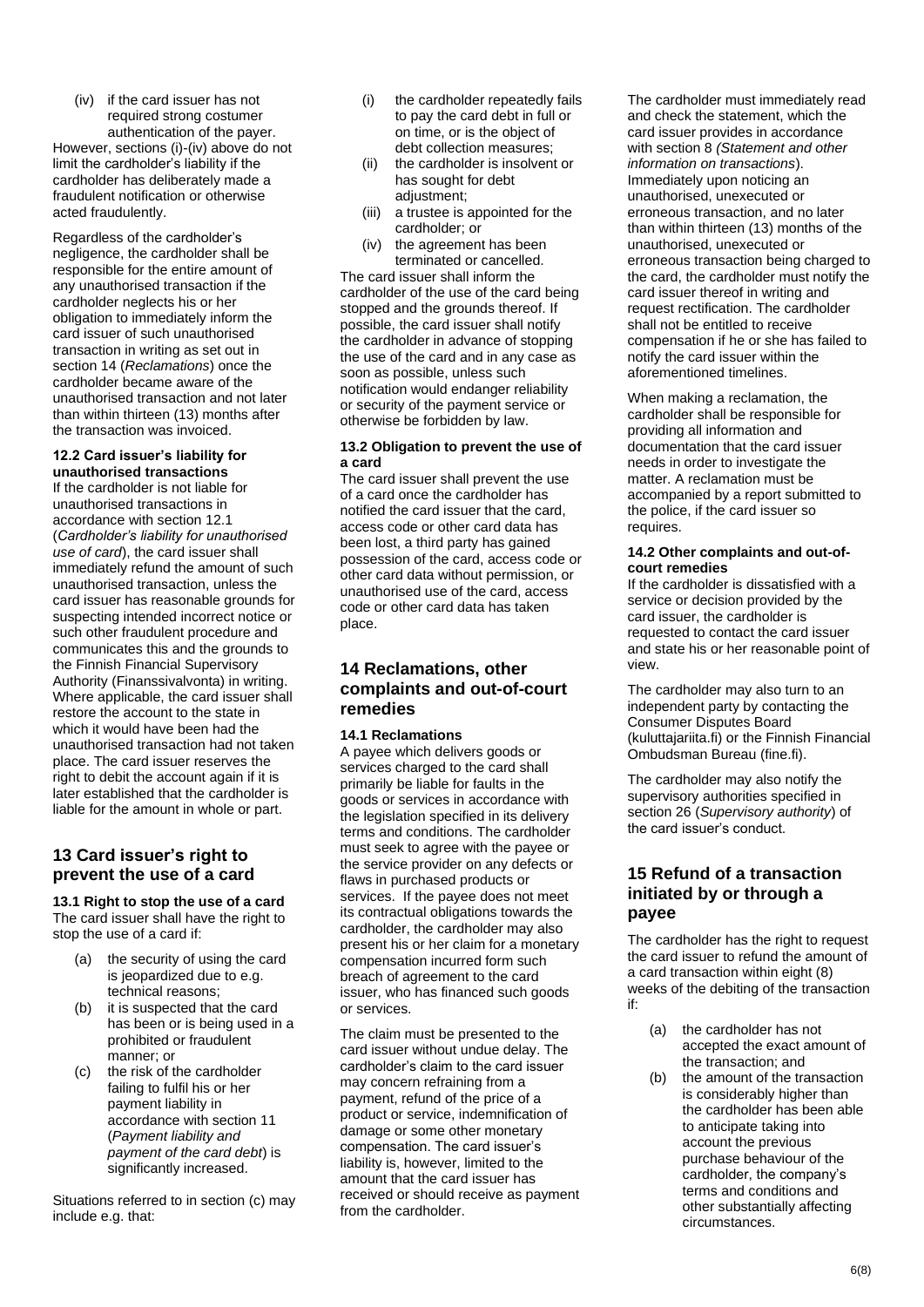The cardholder must, at the card issuer's request, prove that the refund terms are met.

The card issuer shall refund the entire amount of the transaction or state the grounds for declining to issue a refund within ten (10) banking days of receiving the demand. In the latter case, the cardholder shall also receive information on the party to whom he or she may turn for further processing of the matter. If it subsequently transpires that the cardholder was not entitled to such refund the card issuer may charge the amount of the refund to the cardholder's card. The credit value date for the refund to the cardholder shall be no later than the date the amount was debited.

However, the right to receive a refund shall not exist if the difference between the amounts is based on currency exchange rates and if a currency exchange rate in accordance with the agreement has been applied.

# **16 Information on the agreement**

The general terms and conditions and the price list, as in force from time to time, are available at the card issuer's customer service or website. During the agreement period, the cardholder shall have the right to request and receive their agreement by mail or in some other manner separately agreed on by the parties.

## **17 Information exchange and notifications**

The card issuer will send information and messages in accordance with this agreement in writing via e-mail, sms, push notifications or other electronic communication, or by post. In order for the cardholder to be able to receive push notifications from the card issuer, the cardholder must allow this via the settings of the Mobile unit.

A notification sent by the card issuer to the cardholder is considered to have arrived to the recipient no later than on the seventh (7th) day after the dispatch if it has been sent in a permanent manner or in writing to an address last given to the card issuer or a local register office.

A notification sent by the card issuer to the cardholder via e-mail, SMS or other electronic communication system shall be deemed received no later than on the following banking day, if such notice has been sent to the address or number the cardholder has provided to the card issuer, or an address or

number regularly used for communication between the parties.

The cardholder must keep the card issuer updated on changes to his or her name, address, telephone, and email information. A post office box (*poste restante*) shall not be acceptable as an address. Expenses incurred by failing to notify the card issuer of such changes shall be charged to the cardholder.

Information exchange between the cardholder and the card issuer shall take place in Finnish or Swedish.

In the event of suspected or actual fraud or security threats, the card issuer will use SMS, telephone, post or another secure procedure to contact the cardholder. The cardholder will be asked to verify his/her identity for security purposes. The card issuer never requests the cardholder to provide access codes.

General information on security and incidents related to cards and accounts can be found on the website or provided by the card issuer's customer service.

# **18 Amendment of the agreement and the price list**

The card issuer is entitled to amend the agreement, the terms and conditions, the fees and the pricelist.

Such changes will become effective two (2) months after the cardholder has been notified of them in in accordance with section 17 (*Information exchange and notifications*). The card issuer shall have the right to refer to the card issuer's customer service or website in such notifications as a source to obtain complete information on the agreement.

If the cardholder does not accept the amendments to the agreement or the price list, he or she shall have the right to terminate the agreement to end immediately without any additional costs before the amendments take effect. The cardholder shall notify the card issuer of such termination. If the cardholder does not terminate the agreement before the proposed changes take effect, he or she shall be considered to have accepted the changes.

# **19 Validity, termination and cancellation of the agreement**

## **19.1 Validity**

The agreement shall be valid for twelve (12) months. If neither party terminates the agreement in accordance with the

provisions set out below, the agreement shall continue twelve (12) months at a time.

#### **19.2 Cardholder's right of cancellation**

The cardholder shall have the right to cancel the agreement by notifying the card issuer of this within fourteen (14) days of concluding the agreement or such later date on which the cardholder receives the agreement in writing or in some other manner. The cancellation right shall only apply to the agreement, not to transactions which have been charged to the card prior or after the cardholder exercised the right to cancel the agreement.

The cardholder shall, without undue delay and no later than thirty (30) days from the date of notifying the card issuer about the cancellation of the agreement, pay the total amount of the outstanding card debt and any interest accrued in accordance with section 9.4 (*Credit interest*). This requirement is in effect even if there are parallel cardholders in addition to the primary cardholder, and only one of such parallel cardholders has exercised the right to cancel the agreement.

**19.3 Cardholder's right to terminate the agreement or cancel a card**  The cardholder shall have the right to terminate the agreement to end immediately by notifying the card issuer thereof.

In respect of any parallel cards, such may be cancelled either by the primary cardholder or by the parallel cardholder. Only the primary cardholder may cancel the card issued to the primary cardholder.

### **19.4 Card issuer's right to terminate or cancel the agreement**

The card issuer shall have the right to terminate the agreement with two (2) months' notice to the cardholder.

The card issuer shall, however, have the right to cancel the agreement with immediate effect, if:

- (a) a payment default is registered in respect of the cardholder;
- (b) the cardholder is insolvent;
- (c) the cardholder has sought for debt restructuring, corporate restructuring or bankruptcy;
- (d) the cardholder dies or a trustee is appointed for the cardholder;
- (e) the cardholder has given false or misleading information to the card issuer, or has omitted to provide information or update old information;
- (f) the cardholder materially violates the agreement;